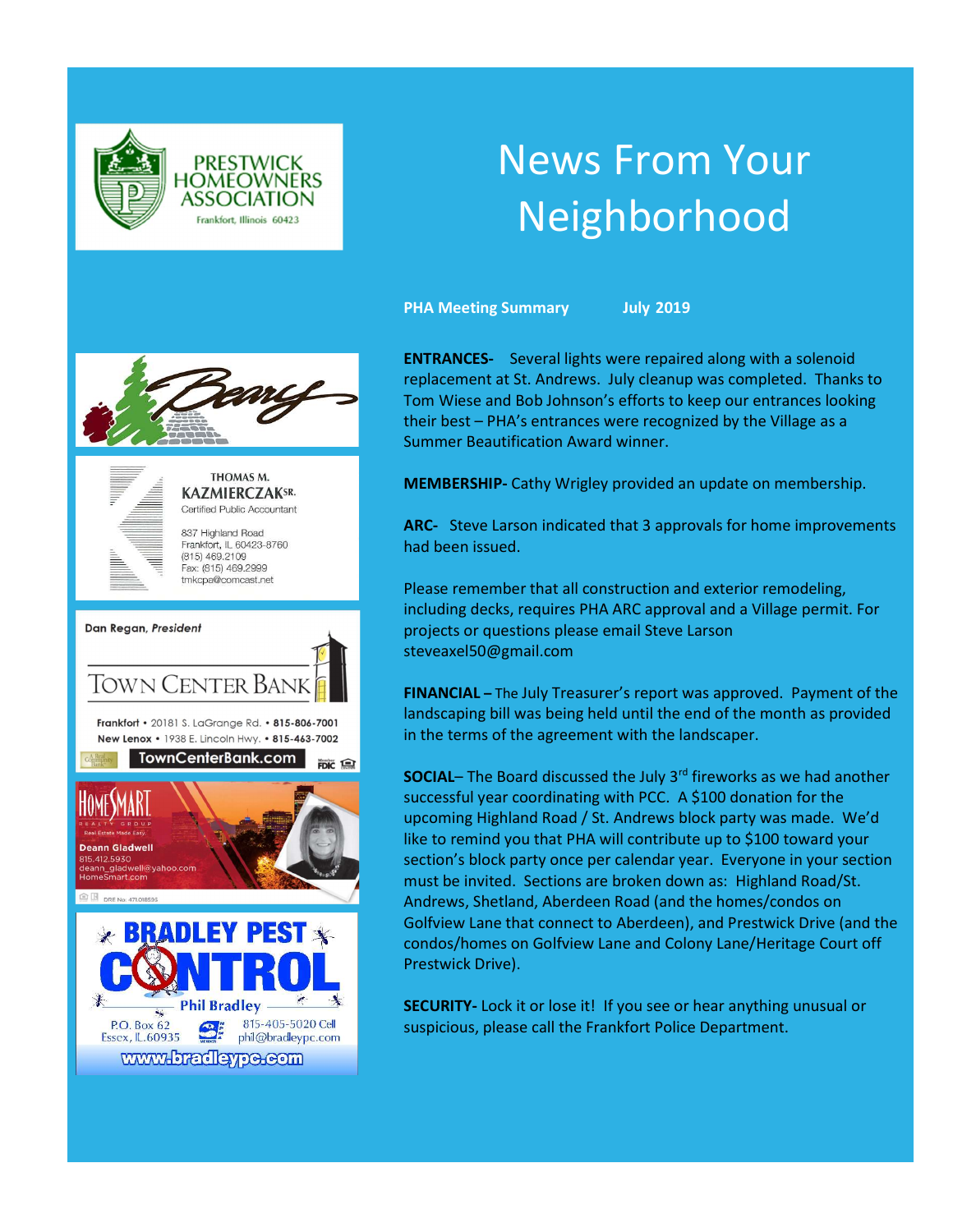

Iwona Owner

Prestwick Drive Frankfort, IL 60423

Phone: (815).469.5550

www.getorganizedandclean.com abetterlook@msn.com 708.691.0279

residential commercial cleaning crganization

 $\overline{\phantom{a}}$ 



We will match or beat any competitor's price LocalPromoProducts.com | Phone: 815.408.1289 Proud Frankfort Chamber of Commerce Member

PRESTWICK<br>COUNTRY CLUB

Prestwick Country Club offers its members and their guests one of the finest exclusive golfing dining, and entertainment environments in the southwestern suburbs.

Fax: (815).469.8482



909 Abbotsford 509 Aberdeen 531 Aberdeen 631 Hawthorne 534 Plymouth 621 Prestwick 939 Shetland

**681-F Prestwick 868 Saint Andrews** 

CODE ENFORCEMENT – The Board discussed the status of some Prestwick residences that the Village of Frankfort has been working on to resolve Code Enforcement issues.

NEXT MEETING DATE - Our next meeting will be Thursday August 8<sup>th</sup> 2019 at 7:00 p.m. at the Prestwick Country Club Highlander Room. If you plan on attending, please email Brandon Palmer at BAP80@aol.com so we can ensure there is adequate space.

## Welcome To The Neighborhood!



Please help the association welcome our newest neighbors:

Will and Beth McDermott @ 945 Shetland Alex and Melissa Kilbourne and Jim Lamb @ 866 St. Andrews Way